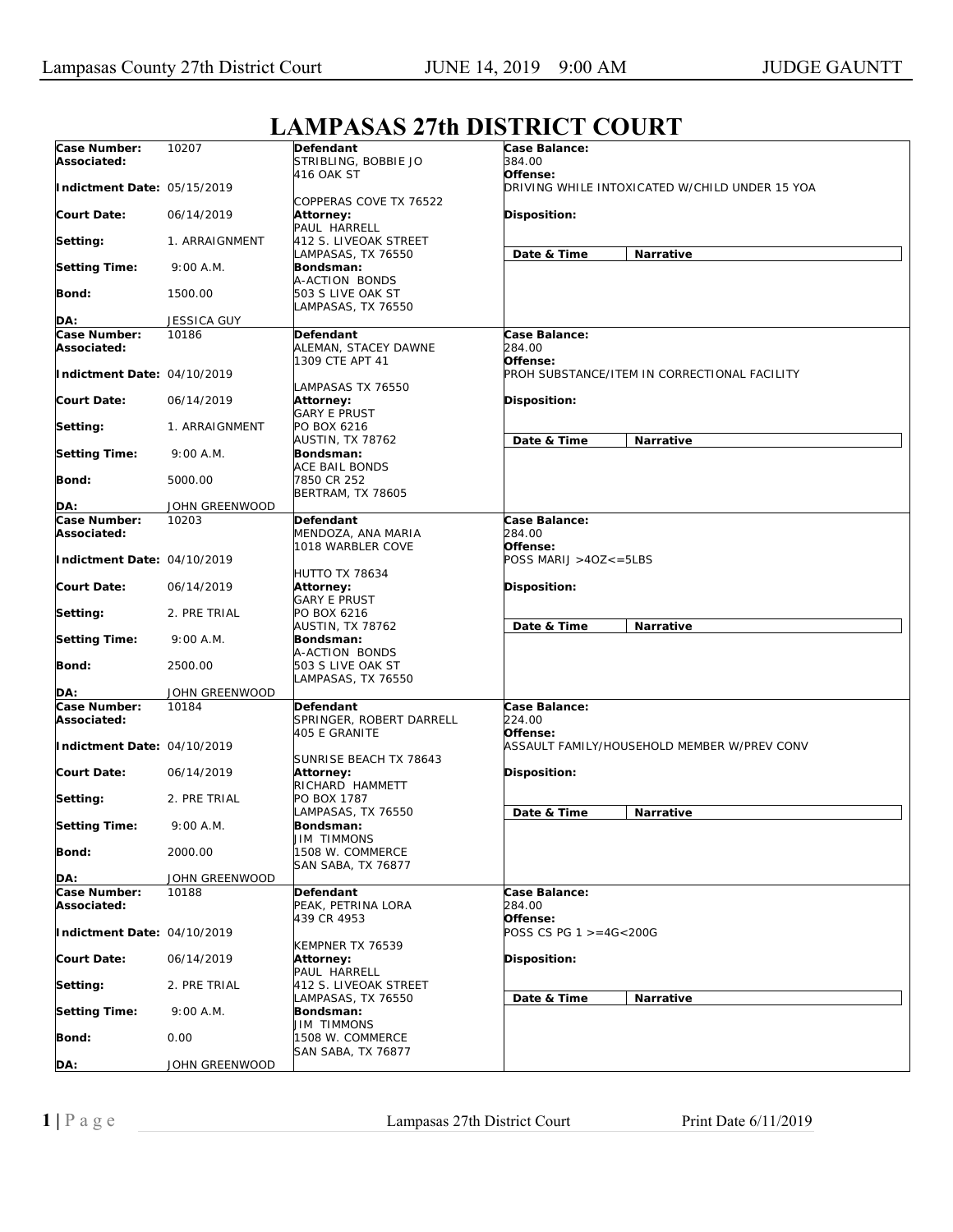| Case Number:<br>Associated: | 10052              | Defendant<br>CROUCH, MICHAEL THOMAS                            | Case Balance:<br>224.00                |                                              |
|-----------------------------|--------------------|----------------------------------------------------------------|----------------------------------------|----------------------------------------------|
| Indictment Date: 06/13/2018 |                    | 136 LOOP 308                                                   | Offense:<br>THEFT PROP >=\$2,500<\$30K |                                              |
| <b>Court Date:</b>          | 06/14/2019         | <b>BRIGGS TX 78608</b><br><b>Attorney:</b><br>PAUL HARRELL     | Disposition:                           |                                              |
| Setting:                    | 2. PRE TRIAL       | 412 S. LIVEOAK STREET                                          |                                        | Narrative                                    |
| <b>Setting Time:</b>        | 9:00 A.M.          | LAMPASAS, TX 76550<br>Bondsman:<br>RICHARD PATRICK DBA OFF THE | Date & Time                            |                                              |
| Bond:                       | 0.00               | <b>HOOK BAIL BONDS</b><br>606 FOREST ST STE 102                |                                        |                                              |
|                             |                    | GEORGETOWN, TX 78626                                           |                                        |                                              |
| DA:                         | JOHN GREENWOOD     |                                                                |                                        |                                              |
| Case Number:<br>Associated: | 10177              | Defendant<br>AVILA, JAVIER GAMINO<br>1906 VARSITY DRIVE        | Case Balance:<br>284.00<br>Offense:    |                                              |
| Indictment Date: 03/13/2019 |                    | GRAND PRAIRIE TX 75051                                         | POSS CS PG 1 <1G                       |                                              |
| Court Date:                 | 06/14/2019         | <b>Attorney:</b><br><b>GARY E PRUST</b>                        | <b>Disposition:</b>                    |                                              |
| Setting:                    | 2. PRE TRIAL       | PO BOX 6216<br>AUSTIN, TX 78762                                | Date & Time                            | Narrative                                    |
| <b>Setting Time:</b>        | $9:00$ A.M.        | Bondsman:<br><b>BOND BAIL BONDS</b>                            |                                        |                                              |
| Bond:                       | 0.00               | PO BOX 532<br>COMANCHE, TX 76442                               |                                        |                                              |
| DA:                         | <b>JESSICA GUY</b> |                                                                |                                        |                                              |
| Case Number:                | 10154              | Defendant                                                      | Case Balance:                          |                                              |
| Associated:                 |                    | SEWELL, ROY GENE<br>34 SUE ANN                                 | Offense:                               |                                              |
| Indictment Date: 01/16/2019 |                    | LAMPASAS TX 76550                                              | POSS CS PG2 <1G DFZ IAT                |                                              |
| <b>Court Date:</b>          | 06/14/2019         | <b>Attorney:</b><br><b>GARY E PRUST</b>                        | <b>Disposition:</b>                    |                                              |
| Setting:                    | 3. PLEA            | PO BOX 6216<br>AUSTIN, TX 78762                                | Date & Time                            | Narrative                                    |
| <b>Setting Time:</b>        | 9:00 A.M.          | Bondsman:<br><b>JIM TIMMONS</b>                                |                                        |                                              |
| <b>Bond:</b>                | 3000.00            | 1508 W. COMMERCE<br>SAN SABA, TX 76877                         |                                        |                                              |
| DA:                         | JOHN GREENWOOD     |                                                                |                                        |                                              |
| Case Number:<br>Associated: | 10178              | Defendant<br>LOPEZ, MARCUS SCOTT<br>502 N SPRING ST            | Case Balance:<br>224.00<br>Offense:    |                                              |
| Indictment Date: 03/13/2019 |                    | LAMPASAS TX 76550                                              |                                        | SEX OFFENDERS DUTY TO REGISTER LIFE/ANNUALLY |
| <b>Court Date:</b>          | 06/14/2019         | Attorney:<br><b>GARY E PRUST</b>                               | <b>Disposition:</b>                    |                                              |
| Setting:                    | 3. PLEA            | PO BOX 6216<br>AUSTIN, TX 78762                                | Date & Time                            | Narrative                                    |
| <b>Setting Time:</b>        | 9:00 A.M.          | Bondsman:<br>BOND BAIL BONDS                                   |                                        |                                              |
| <b>Bond:</b>                | 0.00               | PO BOX 532<br>COMANCHE, TX 76442                               |                                        |                                              |
| DA:                         | JOHN GREENWOOD     |                                                                |                                        |                                              |
| Case Number:                | 10152              | Defendant                                                      | Case Balance:                          |                                              |
| Associated:                 |                    | OLSEN, ANNAJO LYNN<br>18071 199TH STREET                       | 334.00<br>Offense:                     |                                              |
| Indictment Date: 01/16/2019 |                    |                                                                | POSS CS PG $1 > = 16 < 4G$             |                                              |
| <b>Court Date:</b>          | 06/14/2019         | PURCELL OK 73080<br>Attorney:<br><b>GARY E PRUST</b>           | Disposition:                           |                                              |
| Setting:                    | 3. PLEA            | PO BOX 6216                                                    |                                        |                                              |
| <b>Setting Time:</b>        | 9:00 A.M.          | AUSTIN, TX 78762<br>Bondsman:                                  | Date & Time                            | Narrative                                    |
| Bond:                       | 2000.00            | A-ACTION BONDS<br>503 S LIVE OAK ST                            |                                        |                                              |
| DA:                         | JESSICA GUY        | LAMPASAS, TX 76550                                             |                                        |                                              |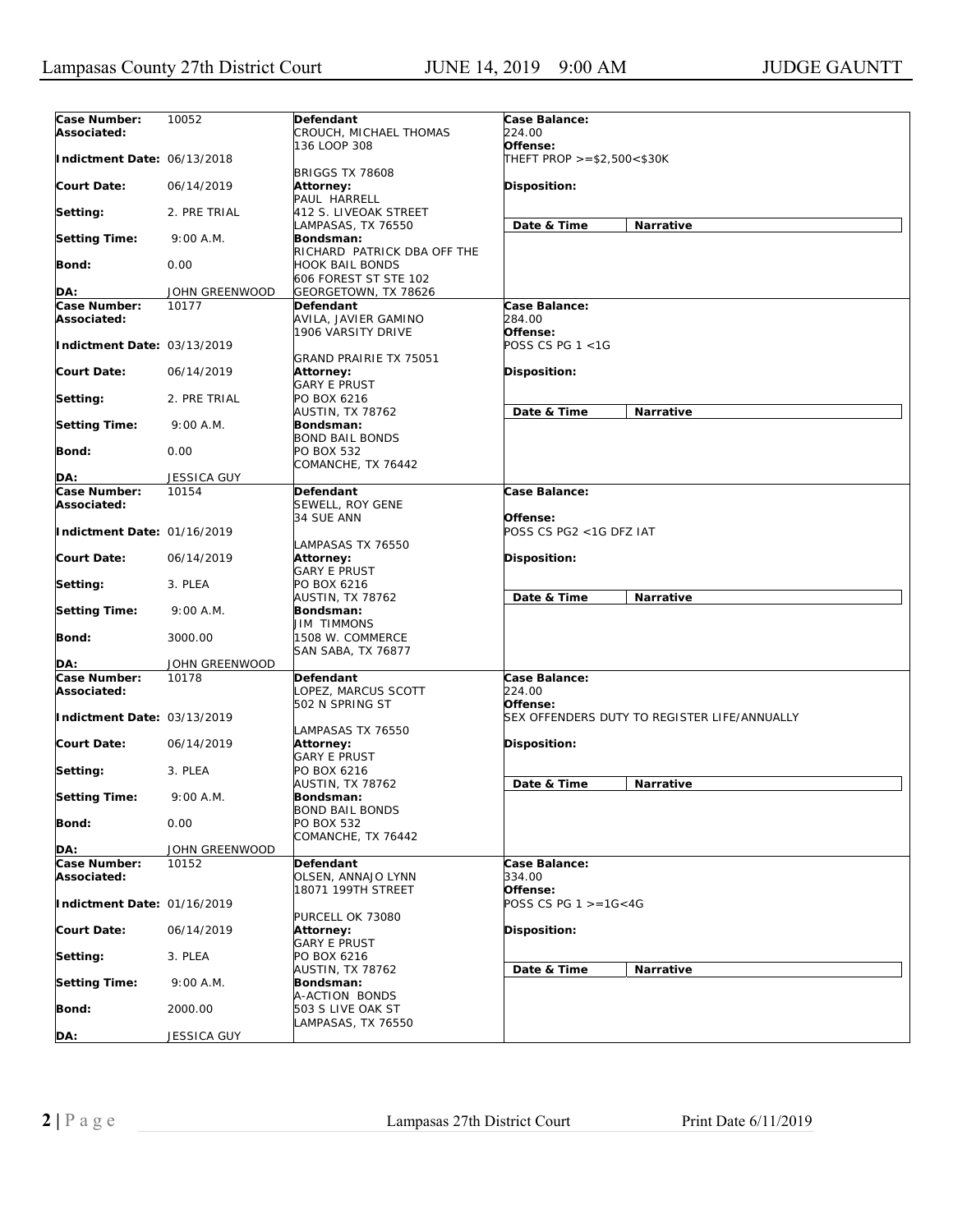| Case Number:                | 10176              | Defendant                 | Case Balance:                                 |
|-----------------------------|--------------------|---------------------------|-----------------------------------------------|
| Associated:                 |                    | KNIGHT, JESSE JAMES       | 224.00                                        |
|                             |                    |                           |                                               |
|                             |                    | 25281 WILLOW CREEK ROAD   | Offense:                                      |
| Indictment Date: 03/13/2019 |                    |                           | FRAUD USE/POSS IDENTIFYING INFO # ITEMS < 5   |
|                             |                    | HOCKLEY TX 77447          |                                               |
| Court Date:                 | 06/14/2019         | Attorney:                 | <b>Disposition:</b>                           |
|                             |                    | PAUL HARRELL              |                                               |
| Setting:                    | 3. PLEA            | 412 S. LIVEOAK STREET     |                                               |
|                             |                    | LAMPASAS, TX 76550        | Date & Time<br><b>Narrative</b>               |
| <b>Setting Time:</b>        | $9:00$ A.M.        | Bondsman:                 |                                               |
|                             |                    | A-ACTION BONDS            |                                               |
| Bond:                       | 0.00               | 503 S LIVE OAK ST         |                                               |
|                             |                    | LAMPASAS, TX 76550        |                                               |
| DA:                         | JOHN GREENWOOD     |                           |                                               |
| Case Number:                | 10146              | Defendant                 | Case Balance:                                 |
| Associated:                 |                    | BIRDICK, EKATERINA NICOLE | 224.00                                        |
|                             |                    | 709 S. MAIN STREET        | Offense:                                      |
| Indictment Date: 01/16/2019 |                    |                           | INJURY CHILD/ELDERLY/DISABLE W/INT BODILY INJ |
|                             |                    | LAMPASAS TX 76550         |                                               |
| Court Date:                 | 06/14/2019         | Attorney:                 | <b>Disposition:</b>                           |
|                             |                    | ZACH BOYD                 |                                               |
| Setting:                    | 4. OPEN PLEA       | PO BOX 870                |                                               |
|                             |                    | COPPERAS COVE, TX 76522   | Date & Time<br>Narrative                      |
| <b>Setting Time:</b>        | 9:00 A.M.          | Bondsman:                 |                                               |
|                             |                    | JIM TIMMONS               |                                               |
| Bond:                       | 1500.00            | 1508 W. COMMERCE          |                                               |
|                             |                    | SAN SABA, TX 76877        |                                               |
| DA:                         | JOHN GREENWOOD     |                           |                                               |
| Case Number:                | 9468               | <b>Defendant</b>          | Case Balance:                                 |
| Associated:                 |                    | HERNANDEZ, NICK CRUZ      | 349.00                                        |
|                             |                    | 205 SKYVIEW               | Offense:                                      |
| Indictment Date: 11/25/2015 |                    |                           | POSS CS PG 1 <1G                              |
|                             |                    | LAMPASAS TX 76550         |                                               |
| <b>Court Date:</b>          | 06/14/2019         | Attorney:                 | <b>Disposition:</b>                           |
|                             |                    | ZACHARY J. MORRIS         |                                               |
| Setting:                    | ADJUDICATION       | 412 S. LIVEOAK STREET     |                                               |
|                             | ANNOUNCEMENT       | LAMPASAS, TX 76550        | Date & Time<br>Narrative                      |
| <b>Setting Time:</b>        | 9:00 A.M.          | Bondsman:                 |                                               |
|                             |                    | A-ACTION BONDS            |                                               |
| Bond:                       | 2500.00            | 503 S LIVE OAK ST         |                                               |
|                             |                    | LAMPASAS, TX 76550        |                                               |
| DA:                         | JOHN GREENWOOD     |                           |                                               |
| Case Number:                | 9692               | <b>Defendant</b>          | Case Balance:                                 |
| Associated:                 | 9813               | SMITH, JAMES HOWARD       | 1114.00                                       |
|                             |                    | 613 N RIDGE               | Offense:                                      |
| Indictment Date: 12/21/2016 |                    |                           | POSS CS PG 1 >=1G<4G                          |
|                             |                    | LAMPASAS TX 76550         |                                               |
| Court Date:                 | 06/14/2019         | Attorney:                 | Disposition:                                  |
|                             |                    | ZACHARY J. MORRIS         |                                               |
| Setting:                    | ADJUDICATION       | 412 S. LIVEOAK STREET     |                                               |
|                             | ANNOUNCEMENT       | LAMPASAS, TX 76550        | Date & Time<br>Narrative                      |
| <b>Setting Time:</b>        | 9:00 A.M.          | Bondsman:                 |                                               |
|                             |                    | ACE BAIL BONDS            |                                               |
| <b>Bond:</b>                | 3000.00            | 7850 CR 252               |                                               |
|                             |                    | BERTRAM, TX 78605         |                                               |
| DA:                         | <b>JESSICA GUY</b> |                           |                                               |
| Case Number:                | 9257               | Defendant                 | Case Balance:                                 |
| Associated:                 | 9245               | ALEMAN, STACEY DAWNE      | 419.00                                        |
|                             |                    | 1311 CTE #101             | Offense:                                      |
| Indictment Date: 09/24/2014 |                    |                           | FORGERY GOVT INSTRUMENT/MONEY/SECURITIES      |
|                             |                    | LAMPASAS TX 76550         |                                               |
|                             |                    |                           |                                               |
| <b>Court Date:</b>          | 06/14/2019         | Attorney:                 | Disposition:                                  |
|                             |                    | GARY E PRUST              |                                               |
| Setting:                    | ADJUDICATION       | PO BOX 6216               |                                               |
|                             | ANNOUNCEMENT       | AUSTIN, TX 78762          | Date & Time<br>Narrative                      |
| <b>Setting Time:</b>        | 9:00 A.M.          | Bondsman:                 |                                               |
|                             |                    | ACE BAIL BONDS            |                                               |
| Bond:                       | 5000.00            | 7850 CR 252               |                                               |
|                             |                    | <b>BERTRAM, TX 78605</b>  |                                               |
| DA:                         | JOHN GREENWOOD     |                           |                                               |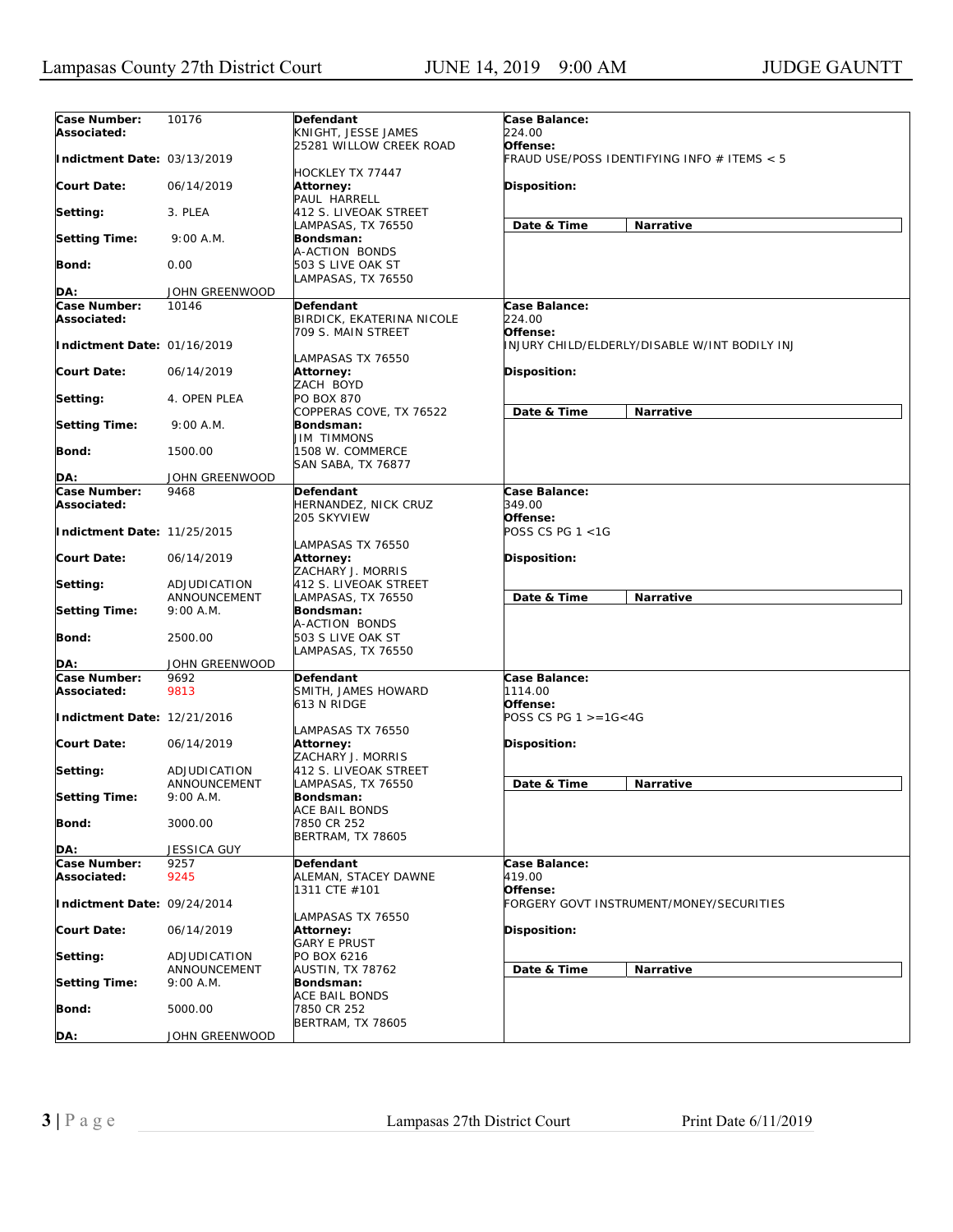| Case Number:<br>Associated: | 9956                         | Defendant<br>IRVING, KIETERICA MESHA                         | Case Balance:<br>289.00              |                                                |
|-----------------------------|------------------------------|--------------------------------------------------------------|--------------------------------------|------------------------------------------------|
| Indictment Date: 01/01/1900 |                              | 6704 SAND SHOF CIRCLE                                        | Offense:<br>EVADING ARREST DET W/VEH |                                                |
| <b>Court Date:</b>          | 06/14/2019                   | AUSTIN TX 78724<br><b>Attorney:</b><br>KIRK FULK             | <b>Disposition:</b>                  |                                                |
| Setting:                    | ADJUDICATION                 | PO BOX 1049                                                  |                                      |                                                |
| <b>Setting Time:</b>        | ANNOUNCEMENT<br>9:00 A.M.    | GOLDTHWAITE, TX 76844<br>Bondsman:<br>IN JAIL                | Date & Time                          | Narrative                                      |
| Bond:                       | 0.00                         |                                                              |                                      |                                                |
| DA:                         | JESSICA GUY                  |                                                              |                                      |                                                |
| Case Number:                | 9736                         | Defendant                                                    | Case Balance:                        |                                                |
| Associated:                 |                              | BATTEN, SONOMA JAXENE<br>710A HWY 138                        | 443.00<br>Offense:                   |                                                |
| Indictment Date: 02/15/2017 |                              | <b>FLORENCE TX 76527</b>                                     |                                      | DRIVING WHILE INTOXICATED W/CHILD UNDER 15 YOA |
| <b>Court Date:</b>          | 06/14/2019                   | Attorney:<br>PAUL HARRELL                                    | Disposition:                         |                                                |
| Setting:                    | ADJUDICATION<br>ANNOUNCEMENT | 412 S. LIVEOAK STREET<br>LAMPASAS, TX 76550                  | Date & Time                          | Narrative                                      |
| <b>Setting Time:</b>        | 9:00 A.M.                    | Bondsman:                                                    |                                      |                                                |
| <b>Bond:</b>                | 1000.00                      | <b>JIM TIMMONS</b><br>1508 W. COMMERCE<br>SAN SABA, TX 76877 |                                      |                                                |
| DA:                         | JESSICA GUY                  |                                                              |                                      |                                                |
| <b>Case Number:</b>         | 10093                        | <b>Defendant</b>                                             | Case Balance:                        |                                                |
| Associated:                 |                              | VARGAS, LORENZO VICENTE                                      | 394.00                               |                                                |
| Indictment Date: 09/12/2018 |                              | 901 WAGON WHEEL LANE                                         | Offense:<br>POSS CS PG 1 >=1G<4G     |                                                |
| <b>Court Date:</b>          | 06/14/2019                   | COPPERAS COVE TX 76522<br>Attorney:<br><b>GARY E PRUST</b>   | Disposition:                         |                                                |
| Setting:                    | Bond Hearing                 | PO BOX 6216<br>AUSTIN, TX 78762                              | Date & Time                          | Narrative                                      |
| <b>Setting Time:</b>        | 9:00 A.M.                    | Bondsman:<br><b>IN JAIL</b>                                  |                                      |                                                |
| <b>Bond:</b>                | 3000.00                      |                                                              |                                      |                                                |
| DA:                         | <b>JESSICA GUY</b>           |                                                              |                                      |                                                |
| Case Number:<br>Associated: | 10195                        | Defendant<br>FULCHER, AARON THOMAS<br>106 W NORTH AVE        | Case Balance:<br>334.00<br>Offense:  |                                                |
| Indictment Date: 04/10/2019 |                              |                                                              | POSS CS PG 1 <1G                     |                                                |
| <b>Court Date:</b>          | 06/14/2019                   | LAMPASAS TX 76550<br>Attorney:<br>NATALIE W BENNETT          | <b>Disposition:</b>                  |                                                |
| Setting:                    | Bond Hearing                 | 111 E. JACKSON<br><b>BURNET, TX 78611</b>                    |                                      | <b>Narrative</b>                               |
| <b>Setting Time:</b>        | 9:00 A.M.                    | Bondsman:                                                    | Date & Time                          |                                                |
| Bond:                       | 2000.00                      | <b>IN JAIL</b>                                               |                                      |                                                |
| DA:                         | JESSICA GUY                  |                                                              |                                      |                                                |
| Case Number:<br>Associated: | 10124                        | Defendant<br>DEBOLD, MICHIRU JEROME                          | Case Balance:<br>284.00              |                                                |
| Indictment Date: 11/14/2018 |                              | 1310 E. 4TH STREET                                           | Offense:<br>POSS CS PG 1 <1G         |                                                |
| <b>Court Date:</b>          | 06/14/2019                   | LAMPASAS TX 76550<br>Attorney:<br>ZACH BOYD                  | Disposition:                         |                                                |
| Setting:                    | COMPETENCE REVIEW PO BOX 870 |                                                              |                                      |                                                |
| <b>Setting Time:</b>        | 9:00 A.M.                    | COPPERAS COVE, TX 76522<br>Bondsman:                         | Date & Time                          | Narrative                                      |
| <b>Bond:</b>                | 2000.00                      | IN JAIL                                                      |                                      |                                                |
| DA:                         | JESSICA GUY                  |                                                              |                                      |                                                |